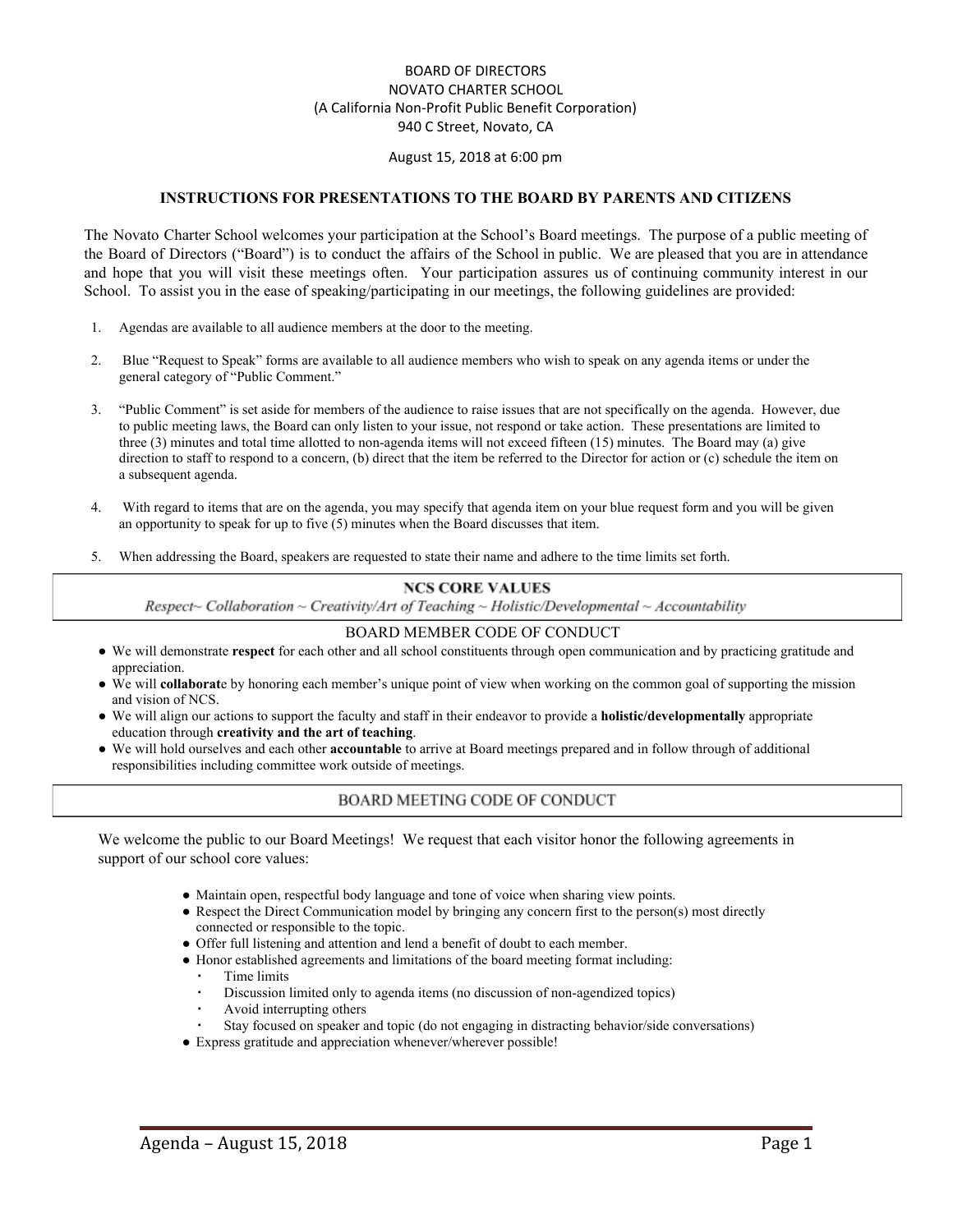# NOVATO CHARTER SCHOOL REGULAR MEETING OF THE BOARD OF DIRECTORS (A California Non-Profit Public Benefit Corporation) 940 C Street, Novato, CA

# **Wednesday, August 15, 2018 at 6:00 pm**

# AGENDA

# **OPEN SESSION – 6:00 pm**

1. OPENING

1.1 Call Meeting to Order

1.2 Roll Call of Board Members

|                 |      | Present | Absent |
|-----------------|------|---------|--------|
| Craig Allender  | (CA) |         |        |
| Erik Berkowitz  | (EB) |         |        |
| Nicol Brescia   | (NB) |         |        |
| Lia Heath       | (LH) |         |        |
| Alexandria Quam | (AQ) |         |        |

## 1.3 Agenda Modification

## 2. PUBLIC COMMENT

*This is the opportunity for members of the community to speak on topics that are not agendized on tonight's board meeting. Because these are not agendized items the board and staf may not dialog* back and forth with you. If you have a specific question that staff may be able to answer, staff may *contact you. Should a board member chose to have this placed on a future meeting they may contact staf to do that*.

## 3. CONSENT AGENDA ITEMS 3.1 Approve Minutes: June 6, 2018

- 4. GOVERNANCE
	- 4.1 Swearing-in of new Board Members
	- 4.2 Election of Officers
	- 4.3 Foundation report & messaging
	- 4.4 Board meeting schedule review
	- 4.5 Preview Board orientation on Sept. 12th
- 5. ADMINISTRATION
	- 5.1 Emergency Preparedness
	- 5.2 Facilities (Summer projects/maintenance, Gratitude Day, future needs)
	- 5.3 NCS-Hamilton liaison, 970 C Street remediation, Smart Train anniversary